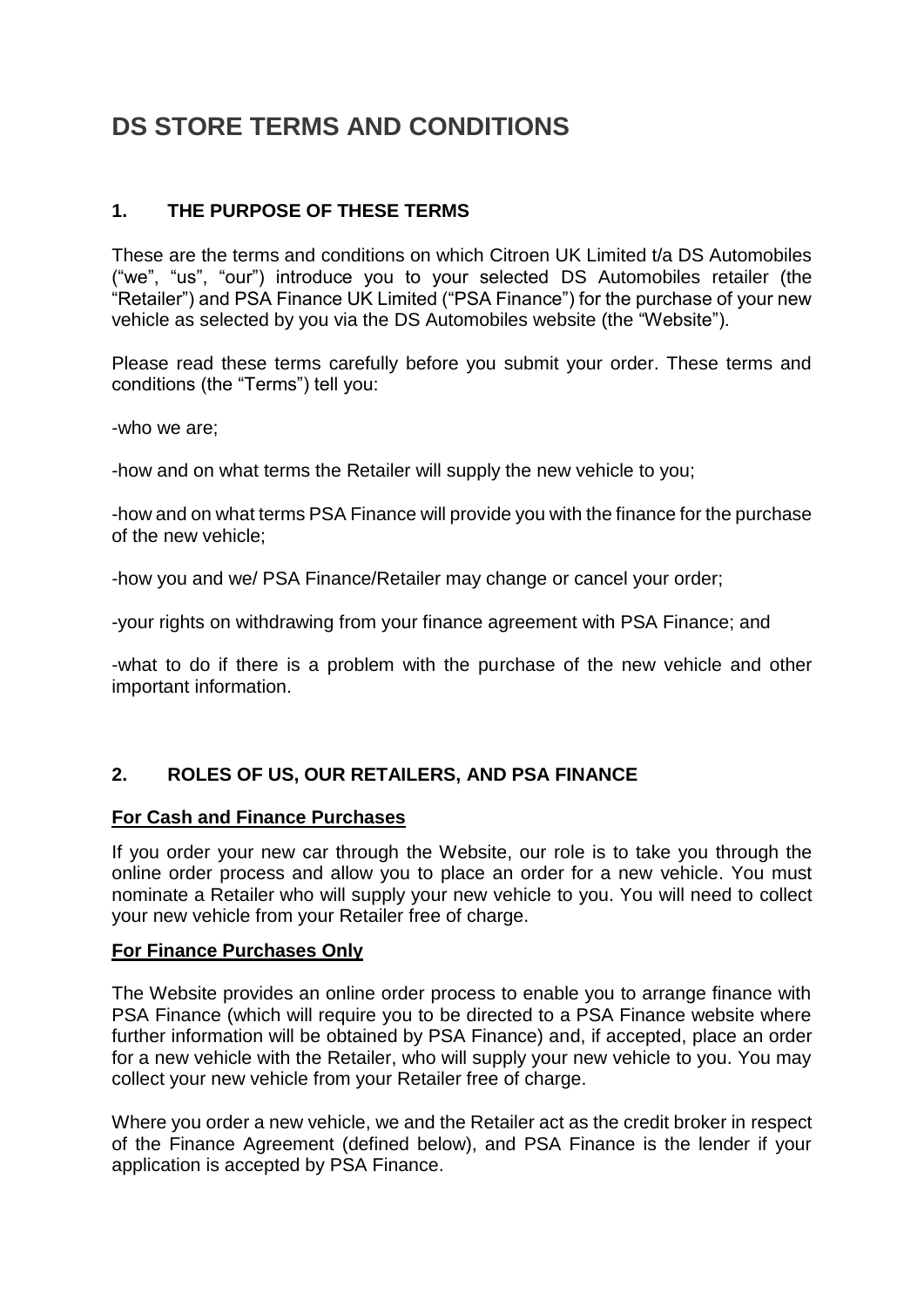When we act as a credit broker we may either introduce you to other credit brokers (vehicle retailers) or to PSA Finance (acting as a lender) and we may receive a fixed commission for these introductions or no commission at all. The vehicle retailer (acting as credit broker) may receive from the lender a commission, fee or other remuneration typically. This may be in the form of a standard amount e.g. based on a fixed fee or fixed interest rates, campaigns or targets agreed between PSA Finance and the credit broker. Alternative finance products may be available with different commission amounts and/or arrangements. For more details, or if you think this will affect your decision to enter into an agreement, you should ask PSA Finance for further information.

# **3. ORDERING YOUR VEHICLE ONLINE**

If you are placing an order online, our Website will guide you through the steps you need to take to place an order. We accept no responsibility for the availability and/or non-availability of any vehicle viewed on the Website.

You may use the Website to view and select a vehicle offer online. You may also get an estimated valuation for your current vehicle and could apply some or all of these funds towards your new vehicle. You can choose from two different payment options including cash or finance.

The online order process is just one of the ways by which you can configure the vehicle you want, tailor your payment method and submit your order request.

# **For Cash Purchases**

If you have chosen the cash payment option to order your vehicle online, you must be over 18 years of age at the date of ordering your vehicle and will be subject to money laundering checks.

### **For Finance Purchases**

If you have chosen the finance payment option to order your vehicle online, you must be over 18 years of age at the date of ordering your vehicle and any finance provided by PSA Finance is subject to status. PSA Finance may require a co-applicant depending on your credit history. Before submitting your order, you will be asked to complete an application process to verify your identity and complete a credit assessment. You will need to provide certain information about yourself and answer questions to PSA Finance's satisfaction. If your application is declined or cannot be processed by PSA Finance, you will be sent an email with further details. If your application is successful, you will be sent an email which will allow you to complete your order online. You will be required to complete the relevant contractual documentation for the finance product either at your chosen Retailer or by post. When your vehicle is nearly ready for you to collect from the Retailer you will receive an email which will direct you to a website operated by PSA Finance in order to review and sign the Finance Agreement.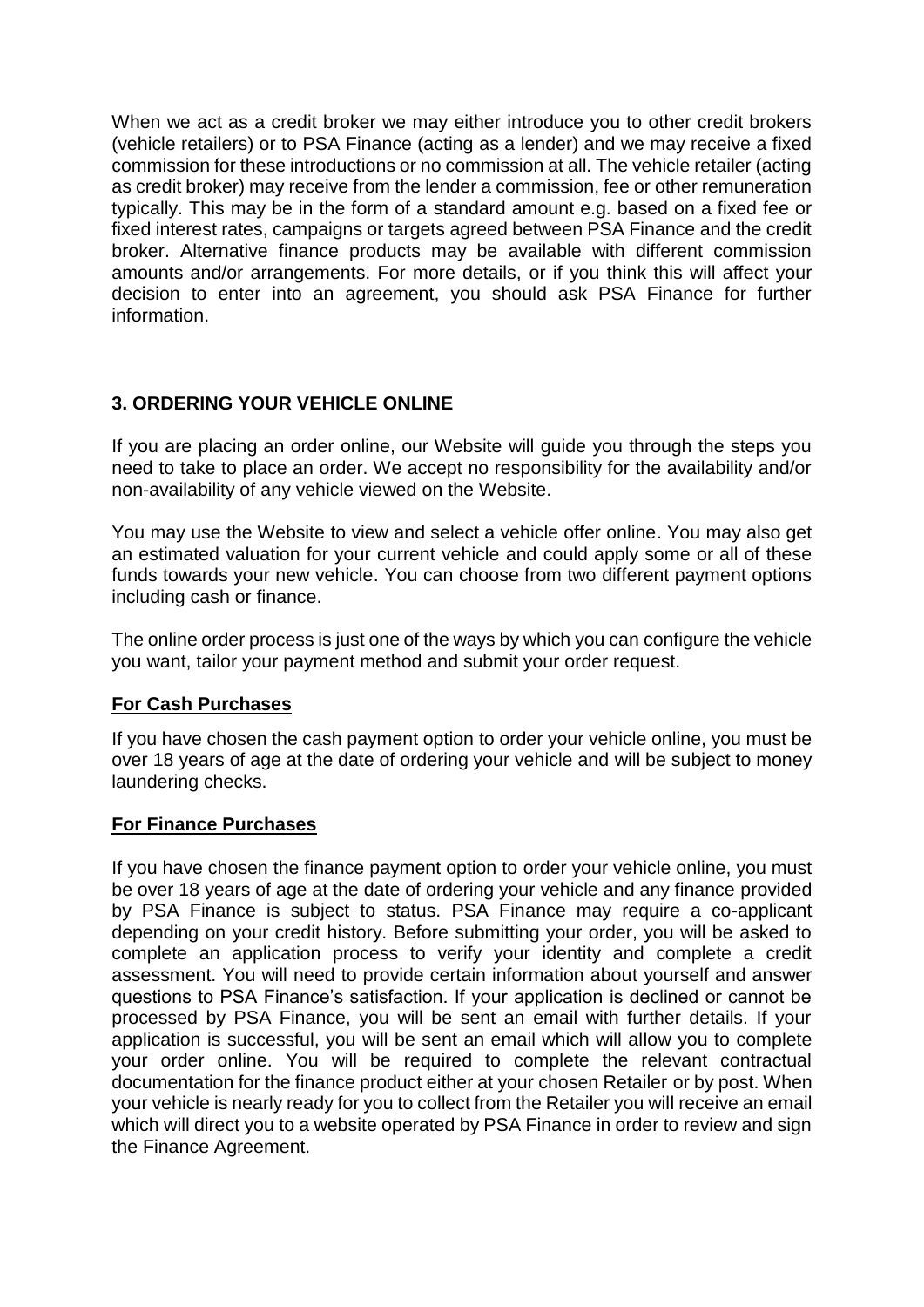If you do not wish to use the online process, please visit your local Retailer who may help you. Your local Retailer will make available the same new vehicle offers and discounts as are set out on our website in addition to their usual offering, and will allow you to pay for your new vehicle by cash or through any other finance option that they may make available from time to time which will be subject to status and terms and conditions.

# **4. AVAILABILITY OF OUR WEBSITE TO ORDER VEHICLES**

The Website can be used to order vehicles for collection in England, Scotland, Wales and Northern Ireland by customers; (1) with a valid and up-to-date Great Britain driving licence, and (2) who reside in the UK. Unfortunately, we do not accept orders from or delivery to addresses outside the UK.

### **5. ORDER PROCESS**

When placing an order using the Website your order will be acknowledged online but will not be confirmed until the steps below have been completed. We will assign a reference number to your order and tell you what it is in your order acknowledgement email. Please be prepared to tell us the reference number whenever you contact us or the Retailer about your order.

### **For Cash Purchases**

All documentation relating to the purchase of your vehicle will need to be completed at the Retailer's premises. Completion of your order and delivery or handover of your new vehicle is conditional on you signing those documents and providing the relevant information requested by the Retailer. Once you have signed all the documentation provided by the Retailer, a contract will be formed **between you and the Retailer** for the purchase of your new car.

### **For Finance Purchases**

If you have chosen a finance payment method you are stating your intention to enter into your chosen finance package subject to these terms and conditions and the terms of the contract of the contract of the contract of the contract of the contract of the contract of the contract of the contract of the contract of the contract of the contract of the contract of the contract of the contrac

In this instance we will process your order.

You will be required to sign the Finance Agreement through a digital signing process and you may be required to complete certain documentation at the Retailer's premises once your vehicle is being prepared for handover.

Completion of your order and delivery or handover of your new vehicle is conditional on you signing and returning your finance agreement to PSAF where a finance payment option has been chosen.

By signing and returning the finance agreement you are making an offer to enter into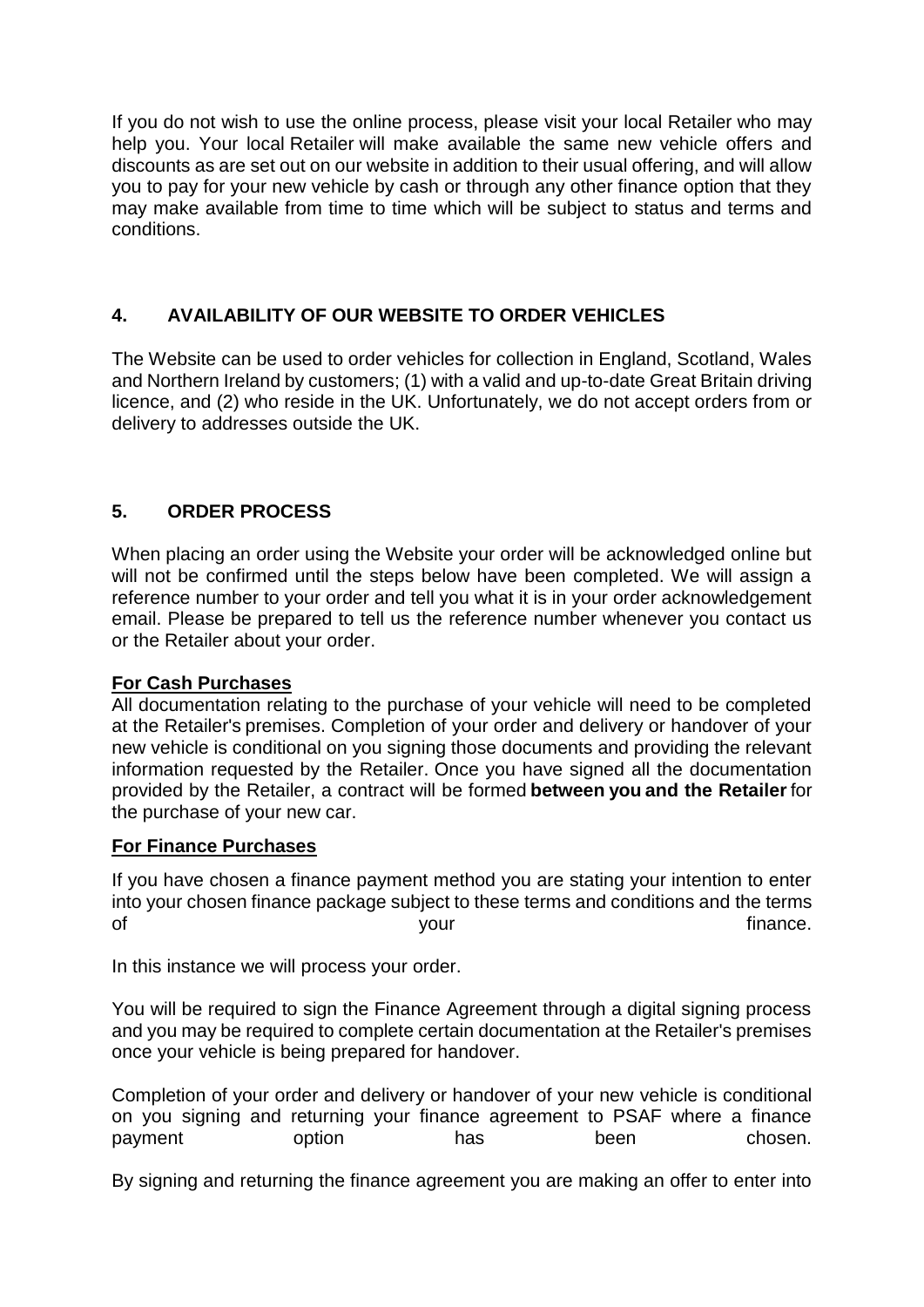the finance agreement. PSAF's acceptance of your offer to enter into your chosen finance package will take place after you have returned your signed finance agreement and provided all documentation requested by us and/or PSAF (PSAF will determine if the documentation is completed to its satisfaction and we and/or PSAF will contact you if there are any issues) and PSAF has confirmed acceptance to you.

Once PSAF has confirmed acceptance of your offer, a contract will be formed between **you and PSAF** for the finance and use of your new vehicle.

If your order cannot be accepted for any reason we or the Retailer will inform you of this and let you know of any other ways by which you can obtain your new vehicle.

Our order process allows you to check and amend any errors before submitting your order or finance application.

Please take the time to read and check your order at each stage of the application and order process.

### **For Cash and Finance Purchases**

If we are unable to accept your order because of factory related issues prior to the date of delivery or collection (as applicable); or for any other reason; we will inform you of this and let you know of any other ways by which you can obtain your new car.

# **6. FINANCE FROM PSA FINANCE**

PCP Finance is a personal contract purchase finance agreement under which you make loan repayments for the DS Automobiles vehicle for an agreed period of time (25, 31, 37 or 48 months), with an option (but no obligation) to purchase the DS Automobiles vehicle at the end of your PCP Finance agreement term.

You are required to pay the agreed deposit (as set out in the Finance Agreement) directly to the Retailer and make the agreed monthly payments to PSA Finance for the agreed period of time (from 25 to 48 months) in accordance with the Finance Agreement.

At the end of your PCP Finance agreement term you have three options. You can:

 return the DS Automobiles vehicle with nothing more to pay (subject to excess mileage and/or damage charges);

 purchase the DS Automobiles vehicle by paying what we agreed it would be worth at the beginning of your finance agreement (the 'optional final payment') plus any option to purchase fee; or

part exchange the DS Automobiles vehicle for another vehicle.

The amount of the monthly payment to be paid by you under your PCP Finance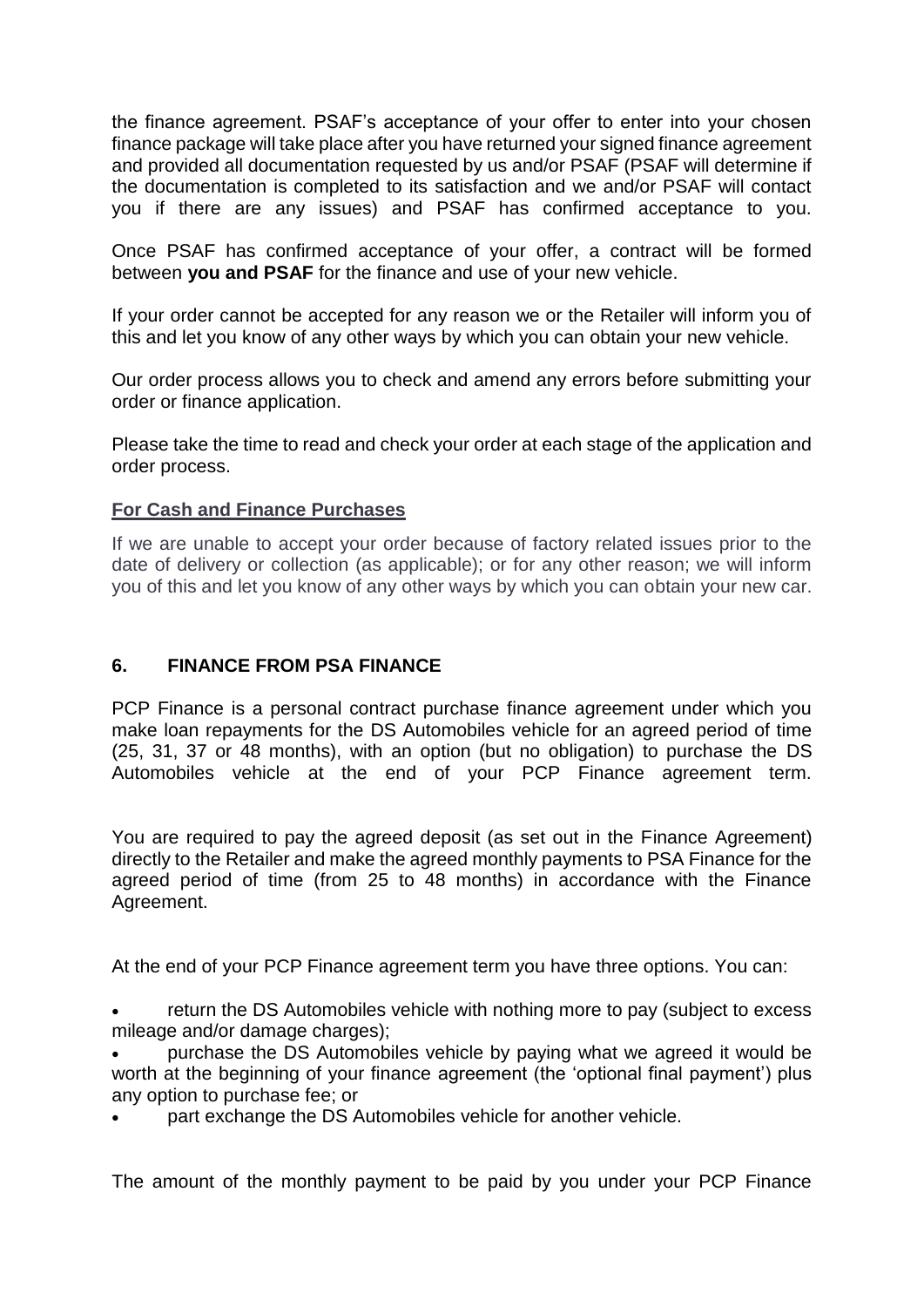agreement will be determined by the size of the deposit that you provide (which can range from  $0 - 40\%$  of a vehicle's purchase price), the term of your PCP Finance agreement, the mileage which you anticipate driving during the term of your PCP Finance agreement and the 'optional final payment' for the DS Automobiles vehicle. The 'optional final payment' is forecast by us at the start of the PCP Finance agreement and relates to the anticipated value of the vehicle at the end of the PCP Finance **agreement** and term.

Further terms relating the finance of the vehicle will be set out on the PSA Finance website and your Finance Agreement. If you have any further questions in relation to the supply of finance or the Finance Agreement, please contact PSA Finance directly. Please go to [https://www.psa-finance.co.uk/contact-us.](https://www.psa-finance.co.uk/contact-us)

# **7. DS ONLINE STORE PRICING**

When you order a vehicle through the Website, you will be provided with information about the price of your vehicle at different stages of your online journey, depending on what options or extras you select.

At the start of your journey, the price displayed against your selected vehicle will be the "OTR price" (which means the Manufacturer's Recommended Retail Price) with our store discount already applied ("DS Store Price").

All information and prices are correct at time of publication, but are subject to change at any time without prior notice (which may occur as a result of matters including, but not limited to, any changes in legislation and/or any changes by the government). Please visit https://www. https://www.dsautomobiles.co.uk/ or contact your local retailer for the most up-to date prices and specification details for all models.

As you continue through your online journey, you will have the option to personalise your selected vehicle. If, through the course of this process, you adjust certain options or add extras to your selected vehicle, the price of such options or extras (fully fitted) will adjust the DS Store Price accordingly. Should you wish to add options or extras to your selected vehicle which are not available on the Website, please contact us or your local retailer to discuss further.

As you continue through your online journey you will be asked to choose your preferred retailer from a list of participating retailers. Your Retailer may, at its absolute discretion, offer a further discount to the DS Store Price, if an additional discount is offered by the Retailer this discount will be shown on our Website after selecting your Retailer. Therefore, the price set out in your order summary on the Website may be less than the DS Store Price displayed at the start of your online journey.

The price that you actually pay for your new vehicle will only ever be the OTR price or less.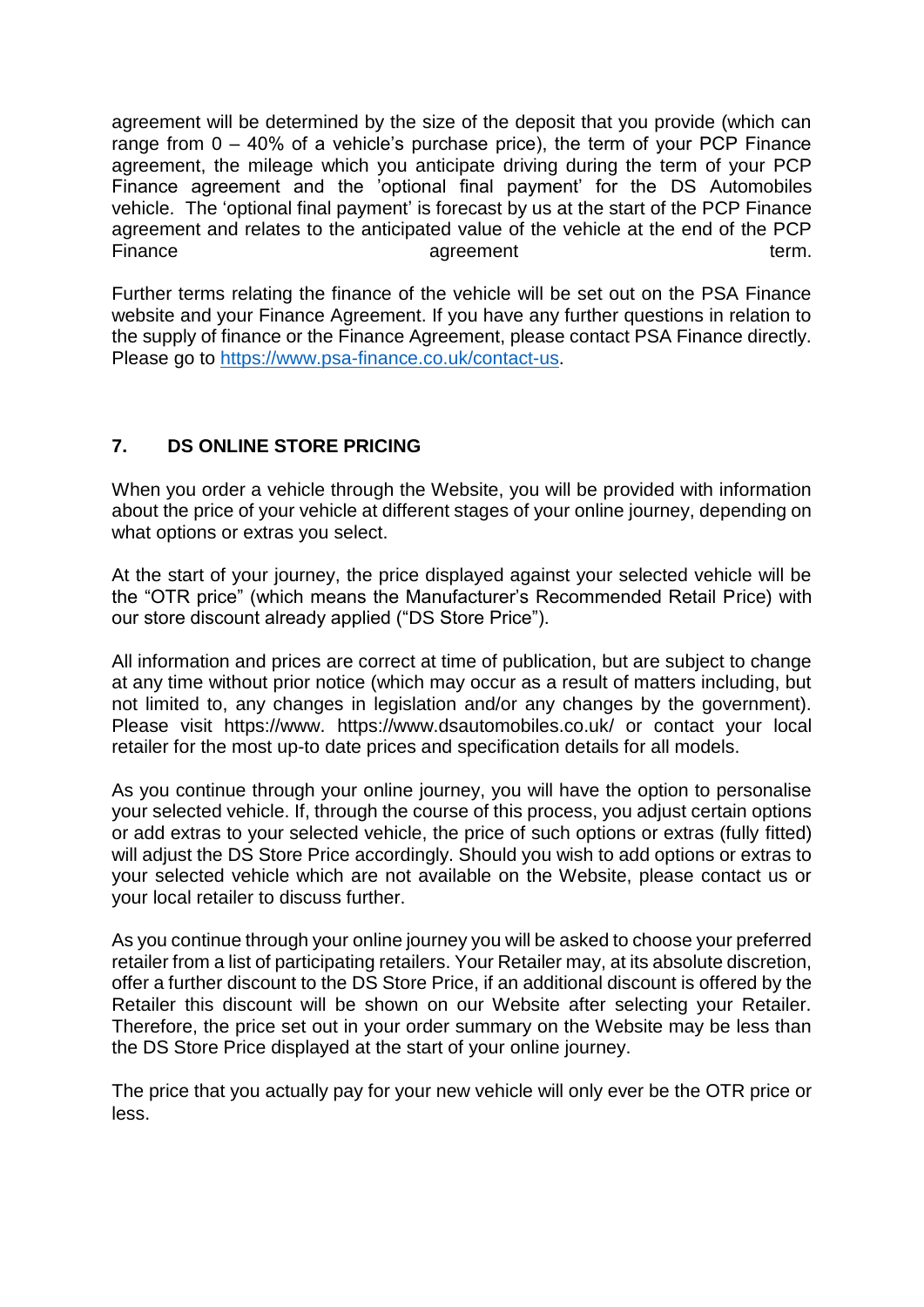# **8. THE VEHICLES**

The vehicles available to order through the Website are from our current manufacturable range and will be built to order to the specification selected by you. Certain vehicles or models may not be available depending on the finance package that you select.

The images of the vehicles and the size and dimension icons and indicators on the Website are for illustrative purposes only. Although we have made every effort to display the sizes and colours of our vehicles, accessories and trim accurately, we cannot guarantee that your PC, laptop, tablet or phone will display the sizes or colours accurately to reflect the actual size or colour of the vehicles. Therefore, your new vehicle may vary slightly from those images.

# **9. VALUATION OF YOUR CURRENT VEHICLE**

You may use our website to get an estimated and indicative valuation for your existing vehicle. This calculation is based on the information you supply through our Valuation Tool and using information gathered from our valuation partner Autobiz Ltd.

As you continue through your online journey, we or your Retailer may offer a further contribution towards your existing vehicle. This may be based on a physical inspection of the vehicle at an agreed location, date and time.

You may choose to sell your current vehicle to your Retailer or not.

If you agree to sell your current vehicle to your Retailer (part exchange), you will need to provide your Retailer with your V5 Registration Certificate, all sets of keys, MOT Certificate, Service history, spare wheel and locking wheel nuts (where applicable), radio codes and any other items which belong to the vehicle.

In order to get a valuation, you will need to supply the registration number and current mileage of the vehicle to which the valuation relates (the "Information"). The Information will be shared with our valuation partner.

Any estimate provided does not comprise an offer to purchase your vehicle by us, any Retailer or PSA Finance and is not intended to be relied upon in respect of any application that you make for finance or order you place.

# **10. COLLECTION OF YOUR VEHICLE**

When you order a new vehicle online, you will see a date window indicating when your vehicle will be available for handover. When your new vehicle is nearly ready, we or the selected Retailer will get in touch with you to confirm your details, specific collection date, time and next steps.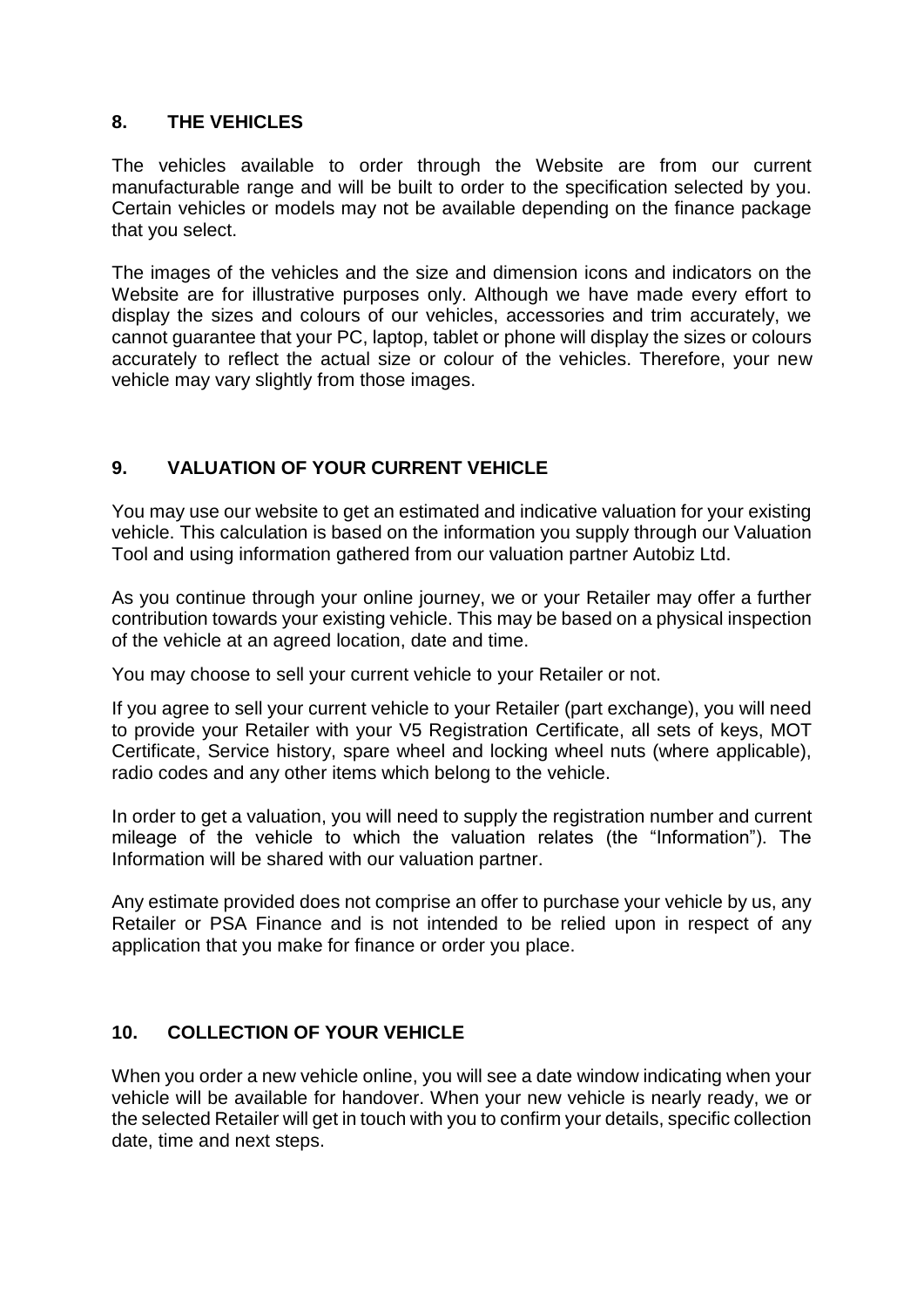Your selected Retailer will coordinate an agreed collection or delivery date with you. On the agreed collection day, you are required to:

- provide your Retailer with proof of your identity and address (the "Documents"). The Documents must match the details provided on the Finance Agreement; and adhere to any instructions of the Retailer (including those instructions relating to Covid-19).

Your Retailer will verify and make copies of these Documents before the vehicle is released to you.

### **Home delivery**

Delivery will only be made to your home address, which must be the same as the billing address on your finance agreement. There may be an additional charge applied for the contract of the home that the delivery.

Your Retailer will drive your vehicle to your home address. Please note that mileage of the vehicle on delivery will include the delivery miles.

We will agree a time slot with you for delivery of your vehicle which will be between either 9.00am and 1.00pm or 1.00pm and 5.00pm on a weekday (excluding bank holidays). If your preferred time for delivery falls outside these time periods delivery at your preferred time will be at your Retailer's discretion.

Your Retailer will only deliver your new vehicle to the person named as the customer in the order acknowledgement. Delivery will not be completed if:

 you fail to provide your Retailer with your order reference number and appropriate identification documentation confirming you are the customer as stated in the order confirmation;

 on arrival at your address there is no clear and safe place for your Retailer to park your new vehicle; and/or

 conditions at your home address fail to meet reasonable health and safety standards, or where delivery would put your Retailer at risk of injury or death.

You are required to provide your Retailer with proof of your identity and address and copies of your proof of identity and address upon delivery of your vehicle. Your Retailer will verify these documents before your vehicle is released to you and your Retailer will retain the copies you provide.

If you are not present in person at your home address at the agreed time and date to take delivery of your new vehicle, your Retailer will leave you a note informing you of their attempted delivery and of how to rearrange delivery or collection.

If you do not re-arrange delivery, we will contact you for further instructions. You may be charged for any further delivery costs, which will be notified to you prior to such rearranged delivery. If, despite our reasonable efforts, we are unable to contact you or re-arrange delivery or collection within 7 days of the date of the original delivery attempt PSAF may end the contract.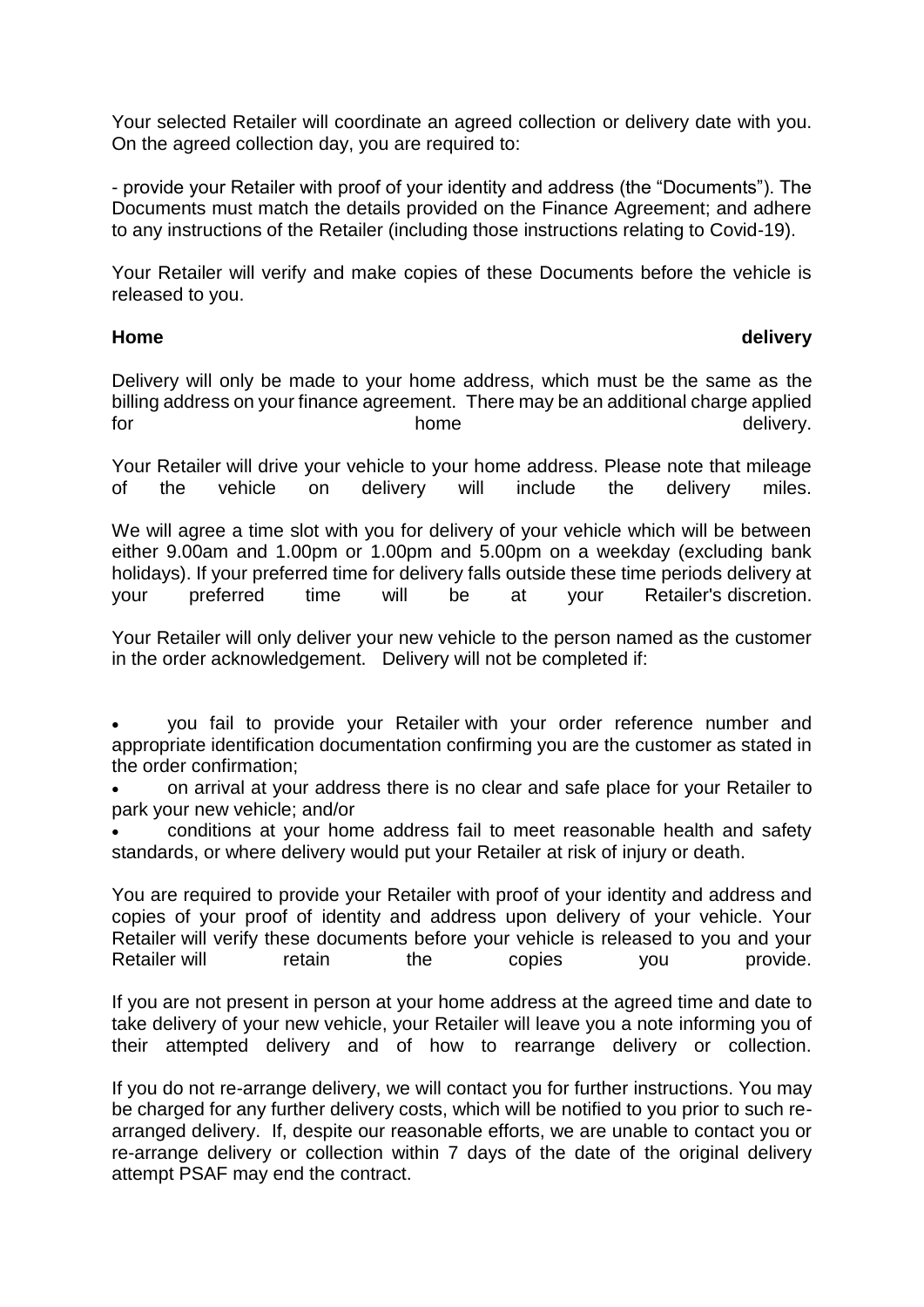### **Collect Collect Collect Collect Collect Collect Collect Collect Collect Collect Collect Collect Collect Collect**

If you have chosen to collect the vehicle from your Retailer's premises, you will be given a time for collection on your selected date, which will be on or after the Confirmed Delivery **Delivery Date.** 

You are required to provide your Retailer with proof of your identity and address when you collect your vehicle. Your Retailer will verify and make copies of these documents before your vehicle is released to you.

You will not be charged a delivery fee where you choose to collect your vehicle from your Retailer.

# **11. RISK AND OWNERSHIP**

Your new vehicle will be your responsibility from the time your Retailer delivers the vehicle to your home address or you collect it from your Retailer's premises.

If you have chosen the finance payment option to purchase your vehicle, you will not own the vehicle until PSAF has received payment in full, including the optional final payment. Please refer to your finance agreement for further details.

If you have chosen the cash payment option to purchase your vehicle, you will not own the vehicle until your Retailer has received payment in full.

You will be the registered keeper of the vehicle and you are responsible for taxing, insuring and servicing the vehicle while you remain the registered keeper.

Where you have chosen a cash purchase or PCP Finance Agreement, you must ensure that you have appropriate insurance cover to drive the car away.

# **12. DELAYS**

If handover of your new vehicle is delayed by an event outside our control or the control of the Retailer then, we/the Retailer will contact you as soon as possible to let you know. We and the Retailer will take steps to minimise the effect of the delay. Provided we do this we will not be liable for delays caused by the event, but if there is a risk of substantial delay you may contact us to end the contract with PSAF and receive a refund for any amounts that you have already paid in respect of your vehicle.

### **13. CHANGES TO YOUR ORDER BEFORE SIGNING THE FINANCE AGREEMENT**

If you wish to make a change to your vehicle after placing your order, please contact either our Online Sales Support Team by email dsconcierge@dsautomobiles.com or telephone on 0800 996 1953 or your Retailer by email or phone as set out on the Website, as soon as possible. The Online Sales Support Team/Retailer (as applicable) will aim to respond within 2 working days of receipt of your request to change your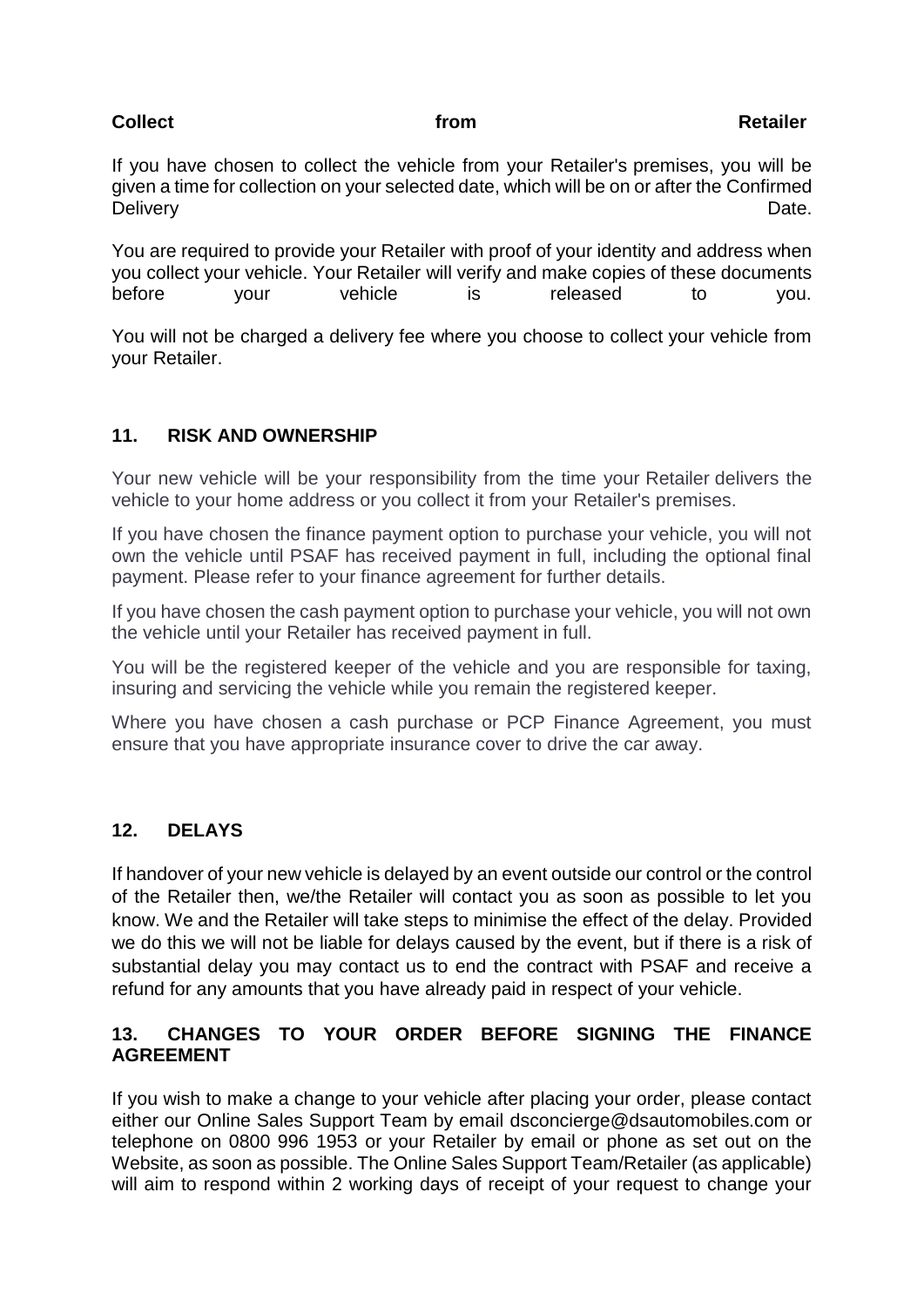order. Please note that it may not be possible to make your requested change where this would impact on the price of the vehicle and affect your Finance Agreement.

If your requested change is possible, we or your chosen Retailer will let you know, via email or telephone, of any changes to the timing of handover or anything else which would result from the change. We will ask you to confirm whether you wish to go ahead with the change within 5 working day of our response to your request to change your order. If we do not hear from you within this time, we will proceed with your original order, without the change.

If we cannot make the change or the consequences of making the change are unacceptable to you, we or your chosen Retailer will contact you, via email or telephone, to advise you of your options.

We may, from time-to-time, make minor changes to our vehicle specifications to implement small technical adjustments. We will not make any significant changes to your ordered vehicle unless we have told you about the changes and have obtained your explicit agreement to the significant change.

Please note that if you change your order you may also need to change your finance package and Finance Agreement or obtain finance from an alternative source. If the change affects the price of the ordered vehicle you will need to apply for credit to the value of the new price, minus any deposit paid, from PSA Finance ("Subsequent Application"). We and PSA Finance make no guarantee that any Subsequent Application will be approved by PSA Finance.

### **14. CANCELLATION AND WITHDRAWAL**

| <b>Please</b> | read | the | following | text | carefully. |
|---------------|------|-----|-----------|------|------------|
|               |      |     |           |      |            |

### **Cancelling your Order**

If you change your mind about an order for a vehicle that you have placed online, you can cancel your order at any time before you sign the Finance Agreement or you sign the order for your vehicle which incorporates the Retailer Terms (whichever is the earlier) without any liability.

Please contact us as soon as you change your mind about the car or finance agreement (if appropriate). You will not be charged for the car and any money that you have paid by way of reservation fee will be refunded.

The Retailer may be entitled to cancel your order before you sign the Finance Agreement, please read the Retailer Terms for more details.

CHANGE OF AN ORDER AFTER SIGNING THE FINANCE AGREEMENT – PLEASE READ THE FOLLOWING TEXT CAREFULLY.

You cannot change your order (in whole or in part) after you have signed the Finance Agreement, or you have signed the order (incorporating the Retailer Terms).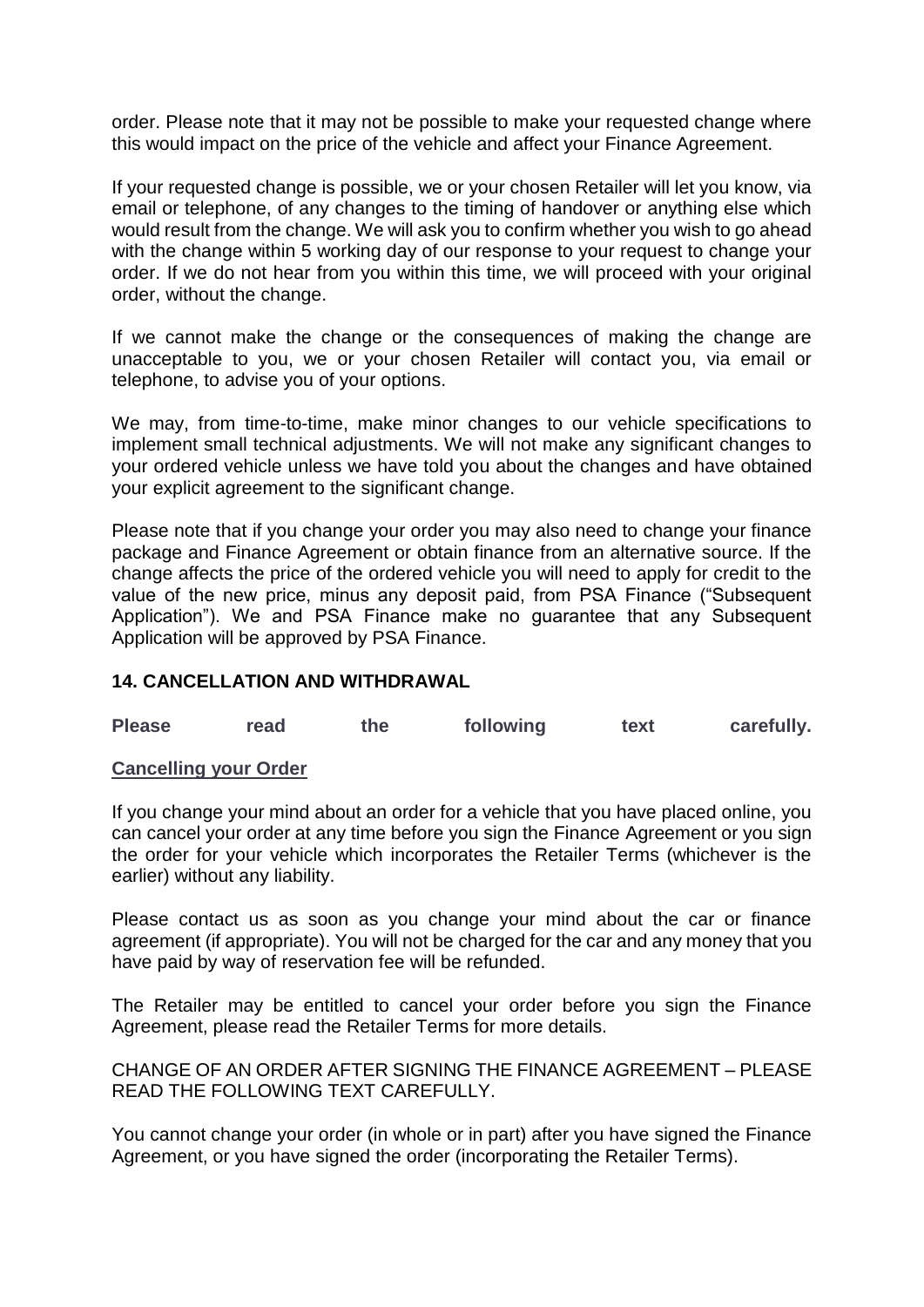CANCELLATION AFTER SIGNING THE FINANCE AGREEMENT – PLEASE READ THE FOLLOWING TEXT CAREFULLY.

Except to the extent set out below, you cannot cancel your order after you have signed the Finance Agreement, or you have signed the order (incorporating the Retailer Terms).

For any vehicle ordered online through a Finance Agreement, you acknowledge that the Finance Agreement is a credit agreement.

You have the right to withdraw from your Finance Agreement within 14 days from the day after you signed the Finance Agreement ("Withdrawal Period"). If you wish to exercise your right to withdraw, you must:

- notify PSA Finance immediately in writing or by telephone that you want to withdraw from your Finance Agreement within the Withdrawal Period ("Notification"); and
- repay to PSA Finance the amount of the credit leant to you by PSA Finance, as set out in the Finance Agreement, plus interest at the rate specified in your Finance Agreement, within 30 days of the Notification.

Only if you comply with the above will the vehicle become yours. You do not need to tell us why you have decided to withdraw, and we will not ask you for your reason.

Please also note that if there is a change in your circumstances which may affect the Finance Agreement originally signed by you, or you provide incorrect information in your initial finance application, PSA Finance reserves the right to terminate the Finance Agreement completely or cancel the Finance Agreement and issue a new finance agreement reflecting your current circumstances. The full extent of PSA Finance's termination rights are set out in the Finance Agreement.

You acknowledge that your right to withdraw from the finance agreement is your only right if you do not wish to proceed with the finance agreement, and that consumer laws relating to off-premise or distance sales **do not provide a right of cancellation** in respect of credit agreements. This means that you cannot return the car after delivery or collection for a refund if you change your mind. This does not affect your statutory rights as a consumer if the vehicle is faulty, does not meet its specification or otherwise (see Consumer Rights below).

### **15. CONSUMER RIGHTS**

You have certain legal rights in connection with your purchase/financing of a new vehicle. For detailed information of these rights please visit the Citizens Advice website www.adviceguide.org.uk or call 03454 04 05 06. Nothing in these terms will affect your legal rights.

If, on or after the handover of your new vehicle, you discover a fault or find that the vehicle does not meet the specification chosen by you on the Website, you must report this to the Retailer who will discuss your rights and remedies with you. You should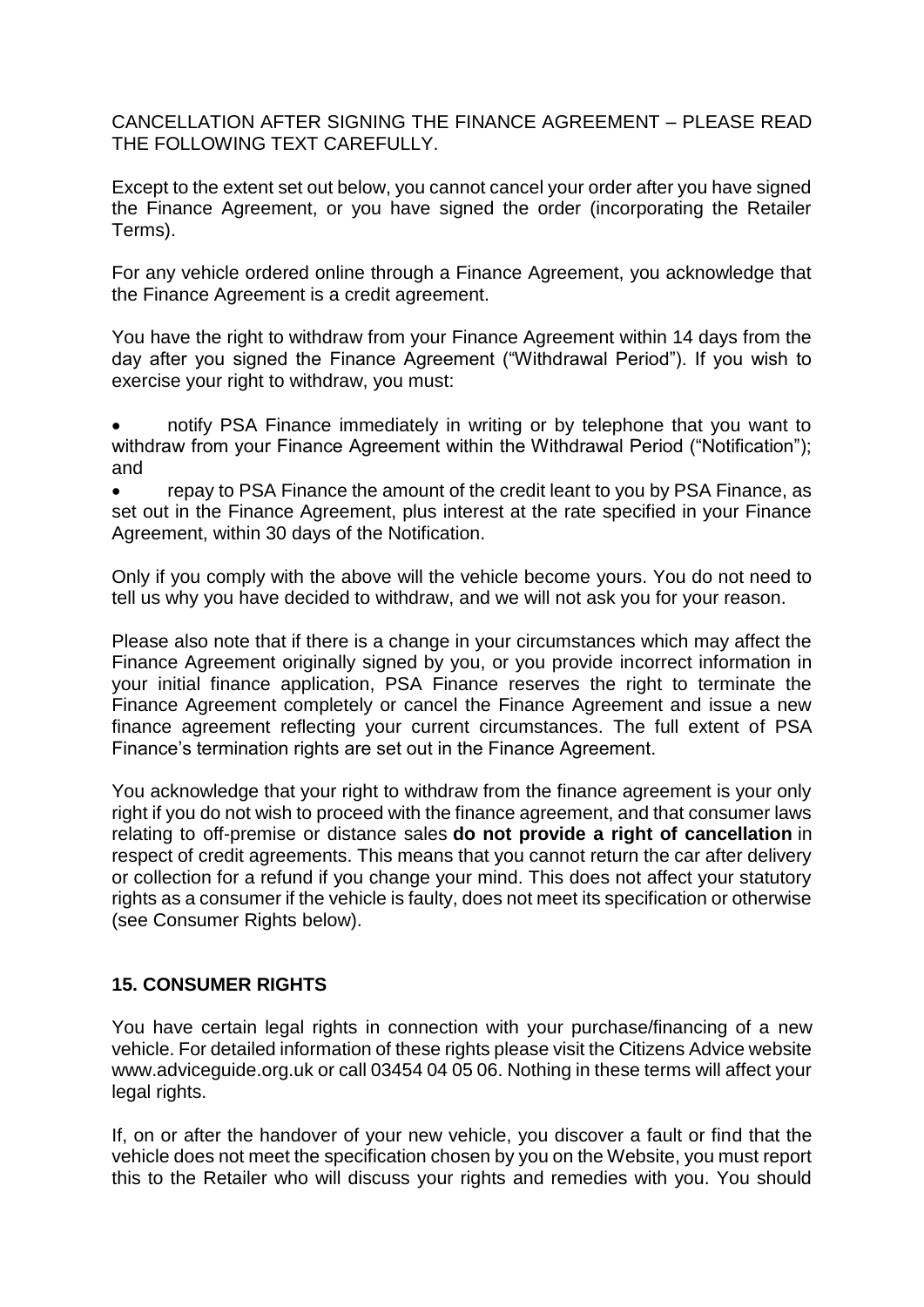contact the Retailer as soon as possible since a delay in doing so may affect any remedy available to you.

You have legal rights if your Retailer refuses to deliver the vehicle or make it available for collection, or if they are late in delivering the vehicle to you, or making it available for collection by you (where you have told us before we accepted your order that delivery or collection on the Confirmed Delivery Date was essential). You can give your Retailer a new deadline for delivery (which must be reasonable), or you can cancel your order and reject the vehicle. If the vehicle has been delivered to you, you must either return it in person to your Retailer, or allow them to collect it from you. Your Retailer will pay the costs of collection.

# **16. OUR LIABILITY TO YOU**

We are not a party to the Finance Agreement or Retailer Terms therefore we are not responsible for the performance of any obligations under the Finance Agreement or Retailer Terms. For any claims arising under the:

- Finance Agreement shall be the responsibility of PSA Finance; and
- Retailer Terms shall be the responsibility of the Retailer.

If we do not comply with these terms, we will only be responsible for loss or damage you suffer that is a foreseeable result of our breaching of any term but we are not responsible for any loss or damage that is not foreseeable. Loss or damage is foreseeable if either it is obvious that it will happen or if, at the time the contract is made, both we and you know it might happen, for example, if you discuss it with us before you place your order.

We do not exclude or limit in any way our liability to you where it would be unlawful to do so. This includes liability for death or personal injury caused by our negligence or the negligence of our employees, agents or sub-contractors and for fraud or fraudulent misrepresentation or a breach of your consumer rights.

Our approved retailers only supply vehicles for domestic and private use. If you use your new vehicle for any commercial, business or re-sale purpose we will have no liability to you for any loss of profit, loss of business, business interruption, or loss of business opportunity.

# **17. ACCOUNT, PASSWORD AND SECURITY**

You agree that you will only access the Website for the purposes set out in these terms and our Acceptable Use Policy. You may only use the website for lawful purposes.

### Your MyDS account

Where you create a MyDS account, you will be asked to provide a username and password. This will allow you to access and/or change your saved vehicle and/or finance configurations and update or change your personal details. You must keep the login details secure and must not share those details with any other person. We are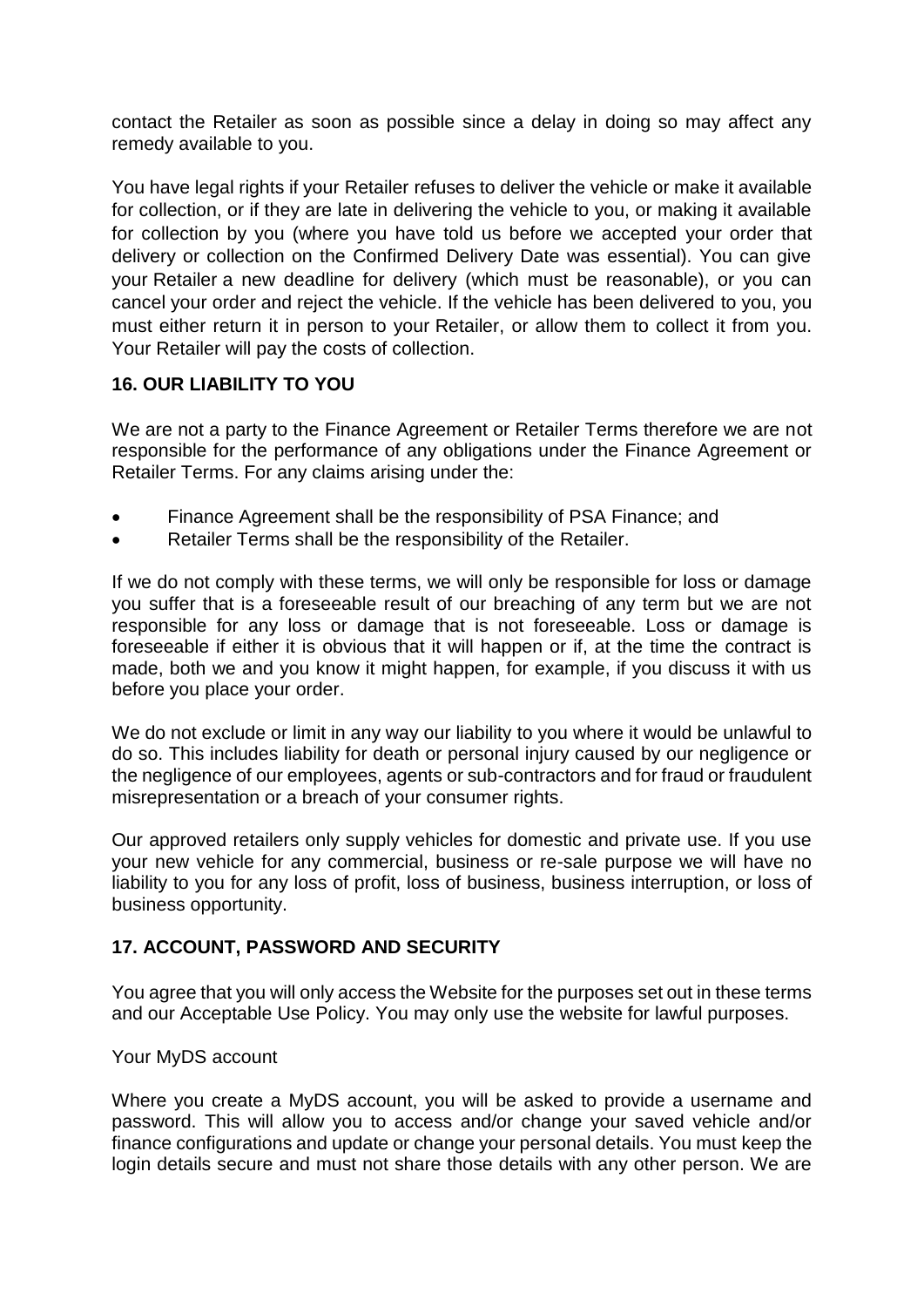not responsible for any misuse of your MyDS account where you have caused your login details to be known by another person.

You must tell us as soon as possible if you think your login details has been shared or your MyDS account has been accessed without your authorisation. We may disable your account immediately if we know of or suspect any misuse by you or any third party.

# **18. PSA FINANCE IDENTIFICATION AND CREDIT CHECKS**

# **For Finance Purchases:**

ID Checks: Where you order a vehicle through the Website, PSA Finance will use the information you provide them with to carry out identity checks to confirm you are, who you say you are. This will include but not limited to searching information held by credit reference agencies and the electoral roll to verify your identity and the information you provide (the "Methods").

If PSA Finance cannot verify your identity through the Methods, they may need to get in touch with you directly to progress your finance application and order.

Credit Checks: PSA Finance or its representatives will also carry out credit checks and/or search your credit file. PSA Finance or its representatives will ask for your explicit consent to do this before performing any such checks. PSA Finance will only use licensed credit reference and/or fraud prevention agencies who will keep a record of the search and your application.

If you apply for a finance package with PSA Finance but are unsuccessful, this may affect your credit rating and/or credit score. If you are unsuccessful, PSA Finance will confirm the name and contact details of the credit agency where they obtained their information and the reason/s for refusal.

You shall not provide false information or data including false names, addresses and/or contact or payment details or engage in any unlawful activity in connection with the Website and/or your order for a new vehicle and/or the finance application and/or the part exchange of your existing vehicle.

If we, PSA Finance or the Retailer reasonably believes your order or information or data provided by you is fraudulent or you have otherwise violated any applicable law when placing your order or using the Website, even if PSA Finance or the Retailer has accepted your order, PSA Finance or the Retailer reserves the right to cancel it and in such circumstances, PSA Finance and the Retailer reserves the right to terminate any contract with you, including the Finance Agreement. We, PSA Finance and/or the Retailer may also tell fraud prevention agencies about your fraudulent application and share the information you provided with them.

# **19. HOW WE CONTACT YOU AND HOW YOU CAN CONTACT US**

When you place an order via the Website, our live chat agents will be available during the hours of 9am and 8pm on weekdays and 10am to 4pm on Saturdays and Sundays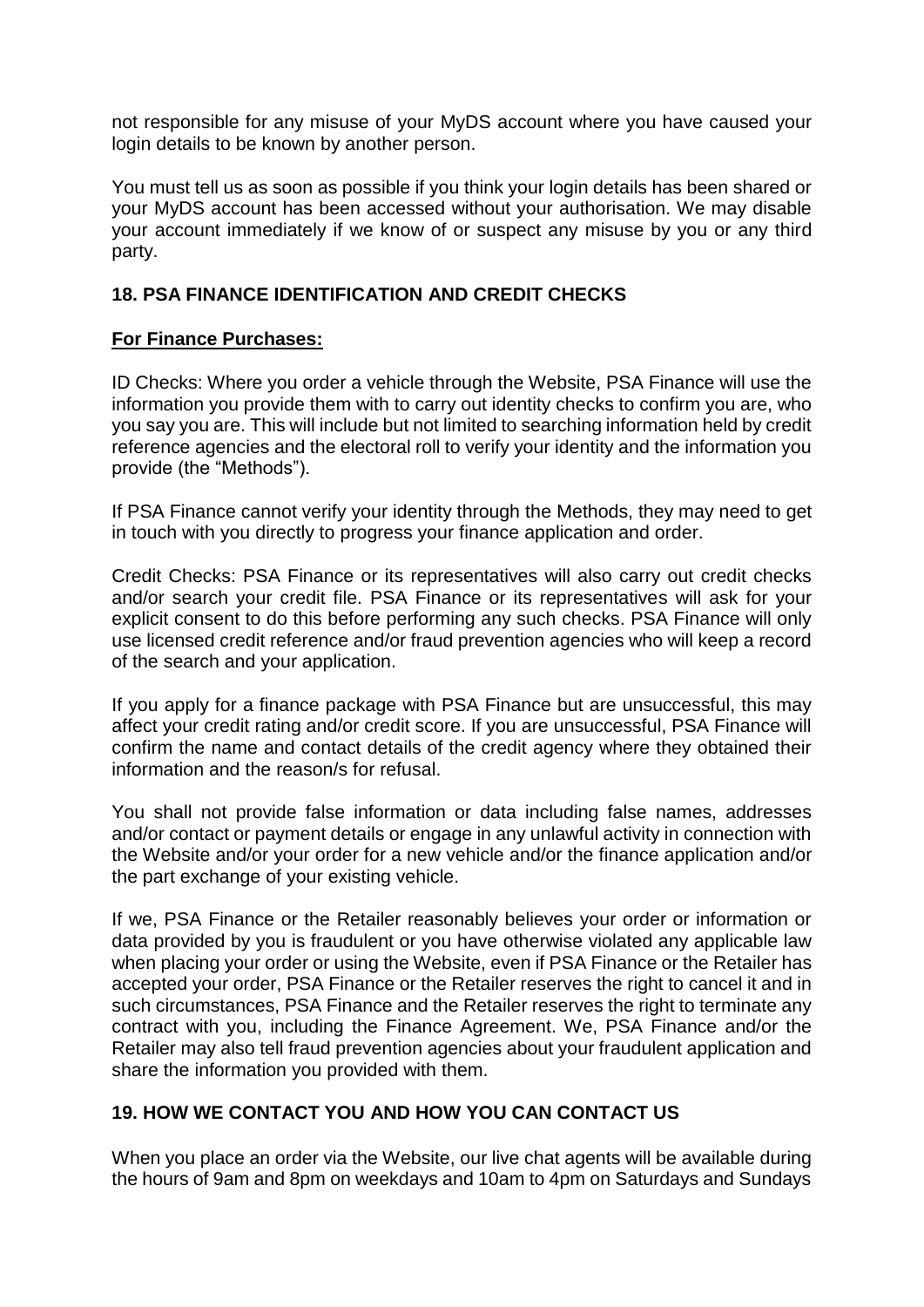(including bank holidays), and telephone agents will be available during the same hours on 0800 996 1953 (including bank holidays) to assist you with any questions or comments about the vehicles, finance packages, ordering, part exchange or collection process. Please note that these services may be provided by our sub-contractors.

If you have a query or complaint about these terms, the Website or in respect of any aspect of the online journey please contact our customer care centre.

Any queries or complaints that relate solely to your Finance Agreement should be addressed in the first instance to PSA Finance. You can find the contact details for PSA Finance by visiting [https://www.psafinance.co.uk/contact-us.](https://www.psafinance.co.uk/contact-us)

# **20. ALTERNATIVE DISPUTE RESOLUTION**

You can refer a dispute to The Motor Ombudsman ("TMO"). Further details can be found at https://www.themotorombudsman.org/ or alternatively you may wish to contact their advice line on 0345 241 3008. Where the dispute relates to any financial services, then you can refer it to the Financial Ombudsman Service ("FOS"). Further details can be found at http://www.financialombudsman.org.uk/ or if you prefer to speak to someone you can call 0300 123 9123 or 0800 023 4567. Neither TMO nor the FOS will charge you for referring a dispute (although you may pay an additional amount for any call to them) and if you are not satisfied with the outcome you can still bring legal proceedings.

### **21. HOW WE MAY USE YOUR PERSONAL INFORMATION**

We will only use your personal information as set out in our Privacy Policy.

Our sub-contractors work with us to provide our website and online customer journey to you. As such, you may be contacted by our sub-contractors on our behalf in order for us to progress your order. This contact shall at all times be in accordance with our privacy policy.

### **22. OTHER TERMS**

We may transfer our rights and obligations under these terms to another organisation.

These terms are between you and us. No other person shall have any rights to enforce any of its terms

Each of the paragraphs of these terms operates separately. If any court or relevant authority decides that any of them are unlawful, the remaining paragraphs will remain in full force and effect.

If we do not insist immediately that you do anything you are required to do under these terms, or if we delay in taking steps against you in respect of your breach of any of these terms, that will not mean that you do not have to do those things and it will not prevent us taking steps against you at a later date.